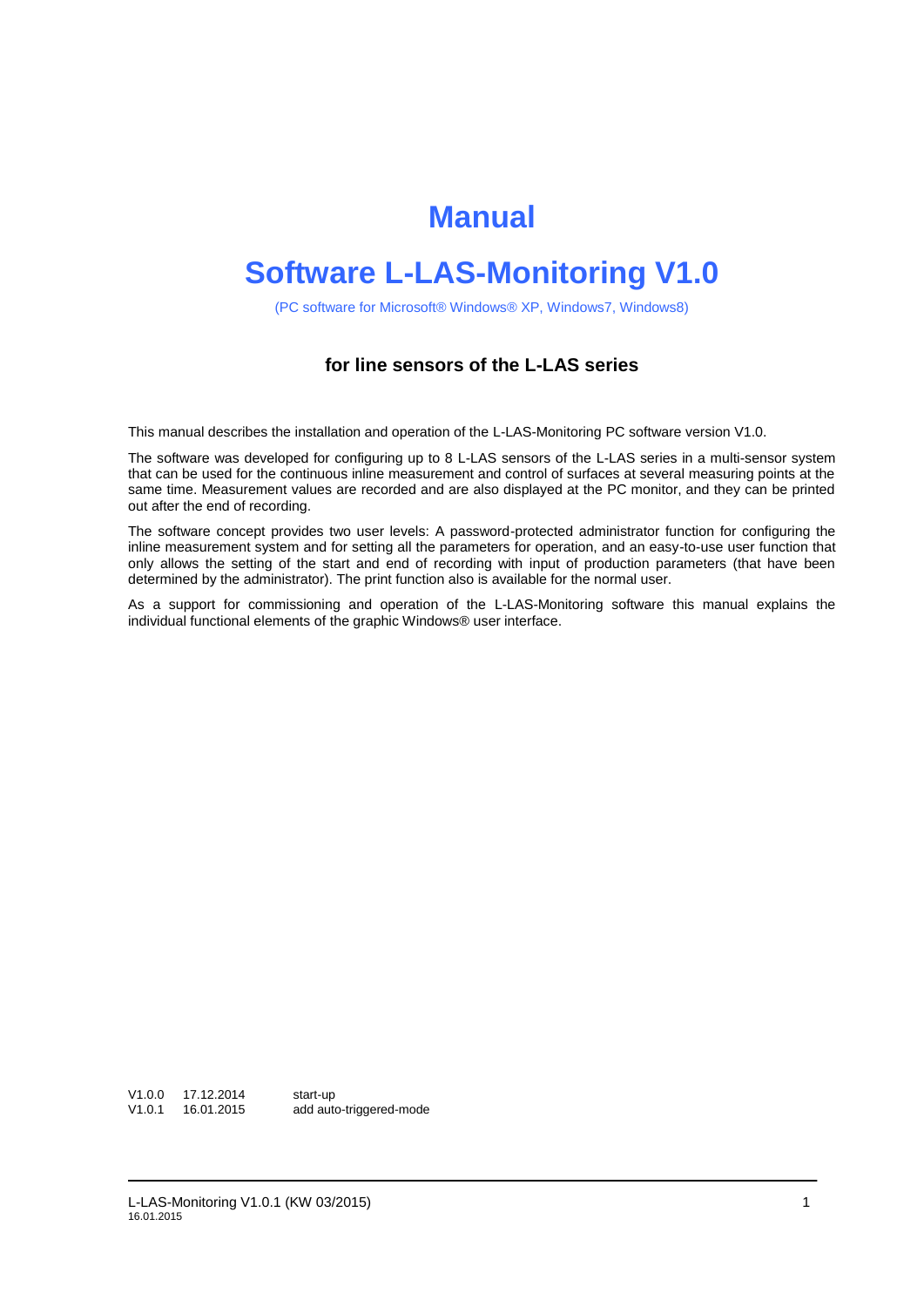#### $\mathbf 0$ **Contents**

|              |                                       |                                                                                                                                                                                                                 | Page |
|--------------|---------------------------------------|-----------------------------------------------------------------------------------------------------------------------------------------------------------------------------------------------------------------|------|
| $\mathbf{1}$ |                                       |                                                                                                                                                                                                                 |      |
| 2            |                                       |                                                                                                                                                                                                                 |      |
|              | 2.1                                   |                                                                                                                                                                                                                 |      |
|              | 211<br>2.1.2<br>2.1.3<br>2.1.4<br>215 | $\begin{array}{l} \text{``File'' menu} \dots 5 \\ \text{``Configure'' menu} \dots 5 \\ \text{``Password'' menu} \dots 5 \\ \text{``Password'' menu} \dots 5 \\ \text{``Password'' menu} \dots 5 \\ \end{array}$ |      |
|              | 2.1.6<br>2.1.7                        |                                                                                                                                                                                                                 |      |
|              |                                       |                                                                                                                                                                                                                 |      |

| <b>Shortcuts:</b> |     |
|-------------------|-----|
| <b>SEND</b>       | F9  |
| <b>GET</b>        | F10 |
| GO                | F11 |
| <b>STOP</b>       | F12 |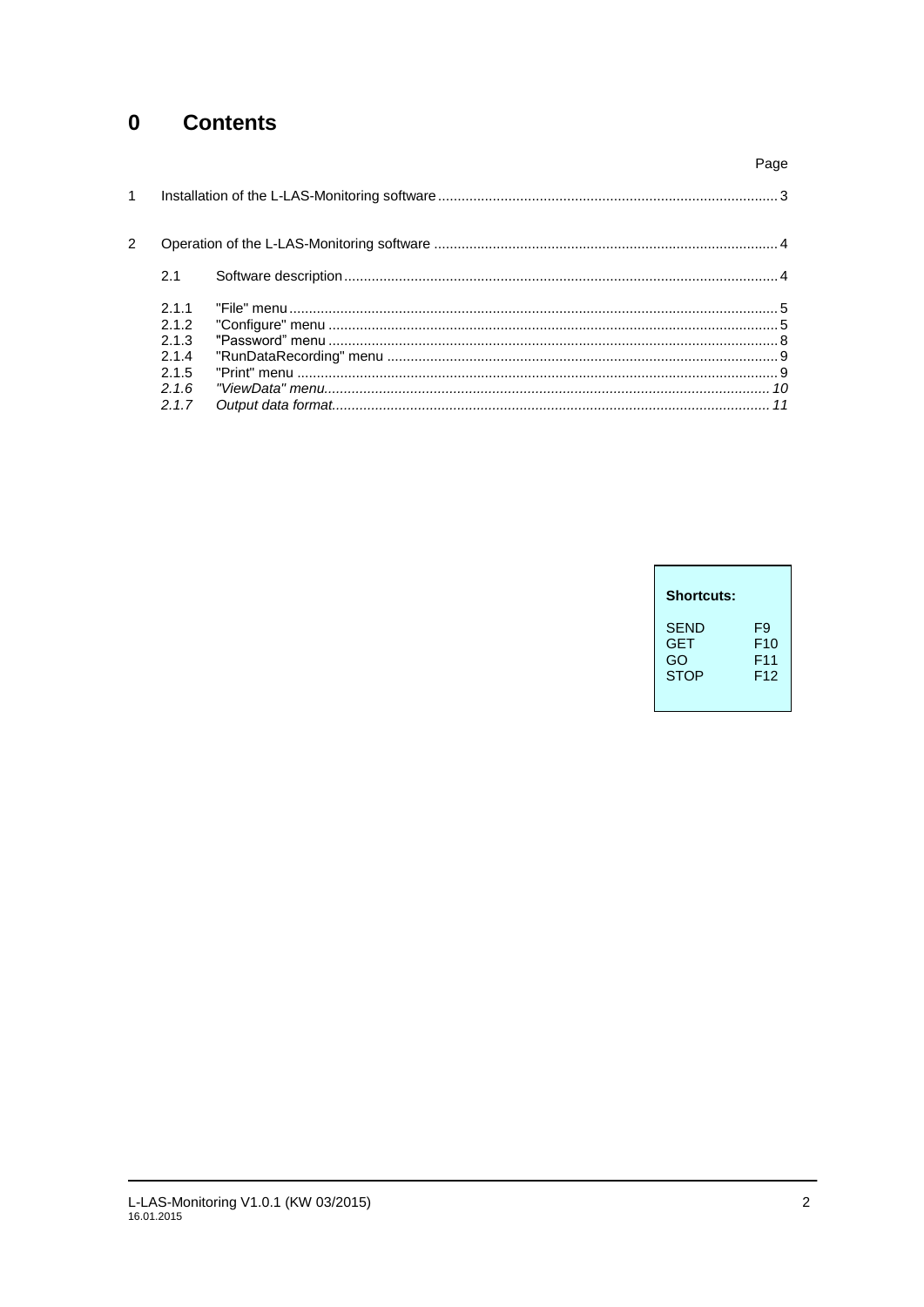## **1 Installation of the L-LAS-Monitoring software**

Hardware requirements for successful installation of the L-LAS-Monitoring software:

- IBM PC Pentium II or compatible PC  $\bullet$
- SVGA graphics  $\bullet$
- Microsoft® Windows® XP, Windows7, Windows8  $\bullet$
- Serial RS232 interface or USB interface at the PC  $\bullet$
- Microsoft-compatible mouse  $\bullet$
- Cable for the RS232 interface (cab-las4/PC) or RS232/USB adapter (cab-las4/USB)  $\bullet$
- $\bullet$ CD-ROM drive

 $\Gamma$ 

40 MByte of free hard disk space

The L-LAS-Monitoring software can only be installed under Windows. Windows must therefore be started first, if it is not yet running.

Please install the software as described below:

| $\mathbf 1$ .    | The software can be installed directly from the installation CD-ROM. The CD-ROM contains a<br>folder named INSTALL, where you can find a SETUP program. Start this SETUP program to<br>install the software.                                                                                                       |
|------------------|--------------------------------------------------------------------------------------------------------------------------------------------------------------------------------------------------------------------------------------------------------------------------------------------------------------------|
| $\overline{2}$ . | The installation program displays a dialog and suggests to install the software in the<br>C:\"FILENAME" directory on the hard disk.<br>You may accept this suggestion with OK or [ENTER], or you may change the path as desired.                                                                                   |
| 3.               | During the installation process a new program group for the software is created in the Windows<br>Program Manager. In the this program group an icon for starting the software is created<br>automatically. When installation is successfully completed the installation program displays a<br>"Setup OK" message. |
| 4.               | After successful installation the software can be started with a left mouse button double-click on<br>the icon.                                                                                                                                                                                                    |

Windows® is a registered trademark of Microsoft Corp. SVGA<sup>™</sup> is a trademark of International Business Machines Corp.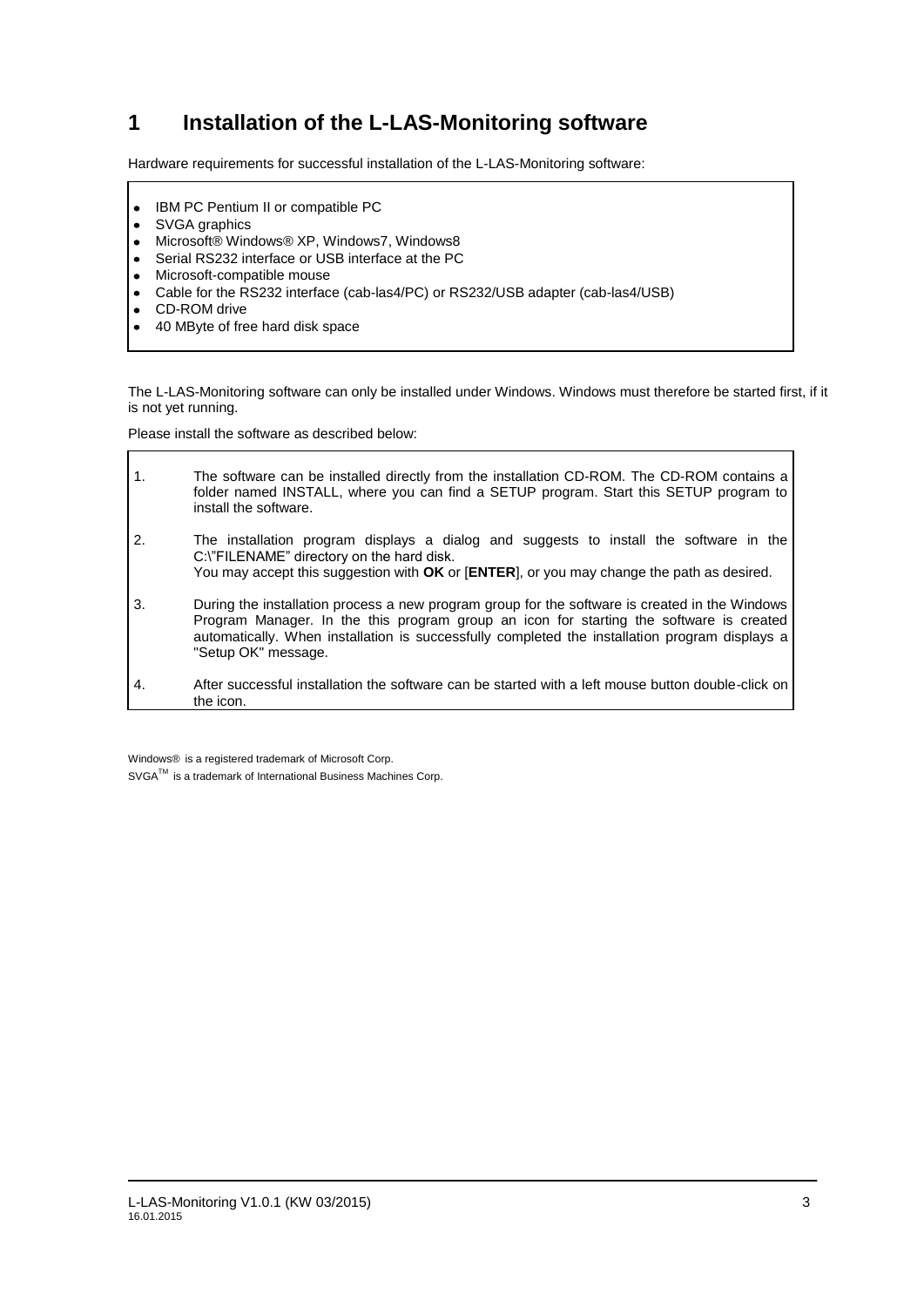## **2 Operation of the L-LAS-Monitoring software**

## **2.1 Software description**

#### **Please read this chapter before you start the process of initialising the software.**

When the **L-LAS-Monitoring** software is started, the following window appears on the Windows user interface. Depending on the settings in the **"Startup Configurationfile"**, various elements are displayed.

|                                                               | $\mathbf{x}$<br>$\Box$<br><b>Exag</b> L-LAS-Monitoring V1.0<br>-                                                               |       |                     |                                                           |                                                                                           |       |                                                                          |  |  |  |  |
|---------------------------------------------------------------|--------------------------------------------------------------------------------------------------------------------------------|-------|---------------------|-----------------------------------------------------------|-------------------------------------------------------------------------------------------|-------|--------------------------------------------------------------------------|--|--|--|--|
|                                                               | File Configure Password RunDataRecording Print ViewData                                                                        |       |                     |                                                           |                                                                                           |       |                                                                          |  |  |  |  |
| Sensor1                                                       |                                                                                                                                |       |                     |                                                           | Sensor <sub>2</sub>                                                                       |       | CNT<br>$\bf{0}$<br><b>MM</b><br>100 200 300 400 500 600 700 800 900 1000 |  |  |  |  |
| <b>E-LEFT</b>                                                 | <b>MEAS.-VALUE</b> [mm]                                                                                                        | 0.000 | CNT<br>$\mathbf{0}$ | <b>E-LEFT</b>                                             | <b>MEAS.-VALUE [mm]</b>                                                                   | 0.000 |                                                                          |  |  |  |  |
| 0                                                             | <b>PIXEL</b>                                                                                                                   |       | <b>MM</b>           | 0                                                         | <b>PIXEL</b>                                                                              |       |                                                                          |  |  |  |  |
| E-RIGHT<br>O<br><b>MVAL</b><br>$\bf{0}$<br>ED_CNT<br>$\bf{0}$ | $1000 -$<br>$800 -$<br>$600 -$<br>$400 -$<br>$200 -$<br>$0 -$<br>100 200 300 400 500 600 700 800 900 1000<br>$\mathbf{0}$<br>O |       |                     | E-RIGHT<br>O<br><b>MVAL</b><br>0<br>$ED\_CNT$<br>$\bf{0}$ | $1000 -$<br>$800 -$<br>$600 -$<br>$400 -$<br>$200 -$<br>$0 -$<br>$\mathbf{0}$<br><u>ଏ</u> |       |                                                                          |  |  |  |  |
| COM PORT                                                      | $\mathbf{1}$                                                                                                                   |       |                     | COM PORT                                                  | $\overline{2}$                                                                            |       |                                                                          |  |  |  |  |
|                                                               |                                                                                                                                |       |                     |                                                           |                                                                                           |       |                                                                          |  |  |  |  |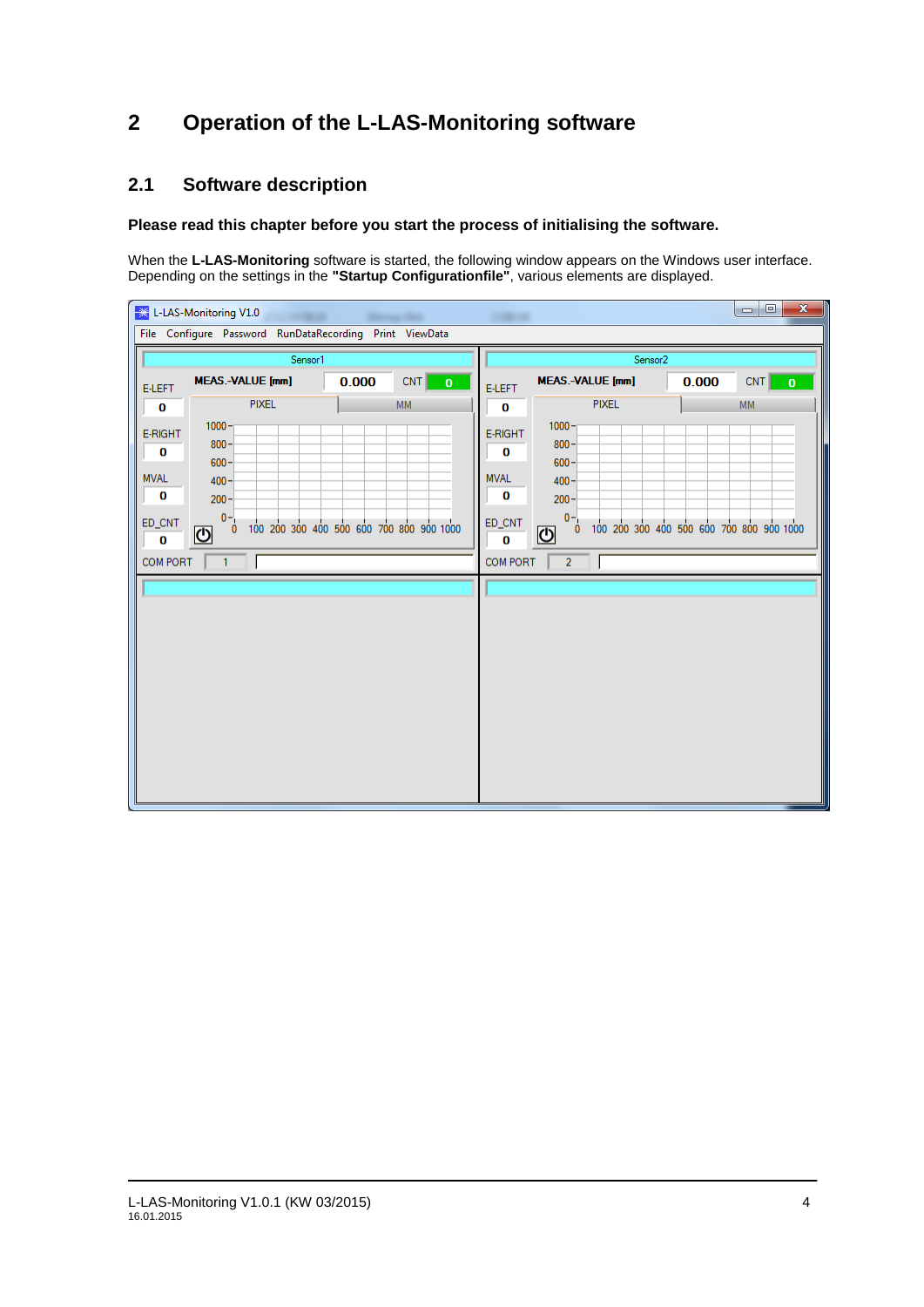### **2.1.1 "File" menu**

File Configure Tools Password RunDal

Load Configuration File Save Configuration File Save As Startup Configuration File In the **"File"** menu, configuration files that are set under **"Configure"** can be saved to a file or loaded from a file. The **"Save As Startup Configuration File"** item defines the currently set parameters as startup parameters, i.e. these parameters will be loaded automatically when the software is started.

## **2.1.2 "Configure" menu**

| Configure Tools Password        |  |  | Rur |  |  |  |  |  |
|---------------------------------|--|--|-----|--|--|--|--|--|
| <b>Set Sensor Configuration</b> |  |  |     |  |  |  |  |  |
| Set Product Parameter           |  |  |     |  |  |  |  |  |
| Set Output Path                 |  |  |     |  |  |  |  |  |
| Set Record Mode                 |  |  |     |  |  |  |  |  |

The **"Configure"** menu can be used for performing certain parameter presettings.

A click on "**Set Sensor Configuration**" opens the following window:

| $\mathbf{x}$<br>SENSOR CONFIGURATION PANEL |                                                                        |                    |  |                                          |  |  |
|--------------------------------------------|------------------------------------------------------------------------|--------------------|--|------------------------------------------|--|--|
| $\nabla$ ENABLE                            | Sensor 1                                                               | $\nabla$ ENABLE    |  | Sensor 2                                 |  |  |
| INSERT SENSOR NAME                         | Sensor1                                                                | INSERT SENSOR NAME |  | Sensor <sub>2</sub>                      |  |  |
|                                            | SELECT CONNECTION COMPORT $\boxed{1}$ BAUD 115200 $\blacktriangledown$ |                    |  | SELECT CONNECTION COM PORT 2 BAUD 115200 |  |  |
| $\Gamma$ ENABLE                            | Sensor 3                                                               | $\Box$ ENABLE      |  | Sensor 4                                 |  |  |
|                                            |                                                                        |                    |  |                                          |  |  |
| $\Gamma$ ENABLE                            | Sensor 5                                                               | $\Box$ ENABLE      |  | Sensor 6                                 |  |  |
|                                            |                                                                        |                    |  |                                          |  |  |
| $\Gamma$ ENABLE                            | Sensor 7                                                               | $\Gamma$ ENABLE    |  | Sensor 8                                 |  |  |
|                                            |                                                                        |                    |  |                                          |  |  |

If data should be recorded from a sensor, the sensor must be activated with **"ENABLE"**.

In the **"INSERT SENSOR NAME"** field a name can be assigned to the sensor. This name will then be displayed in the main window, saved in the output file, and will also be printed.

The interface between sensor and PC is determined under **"SELECT CONNECTION"**.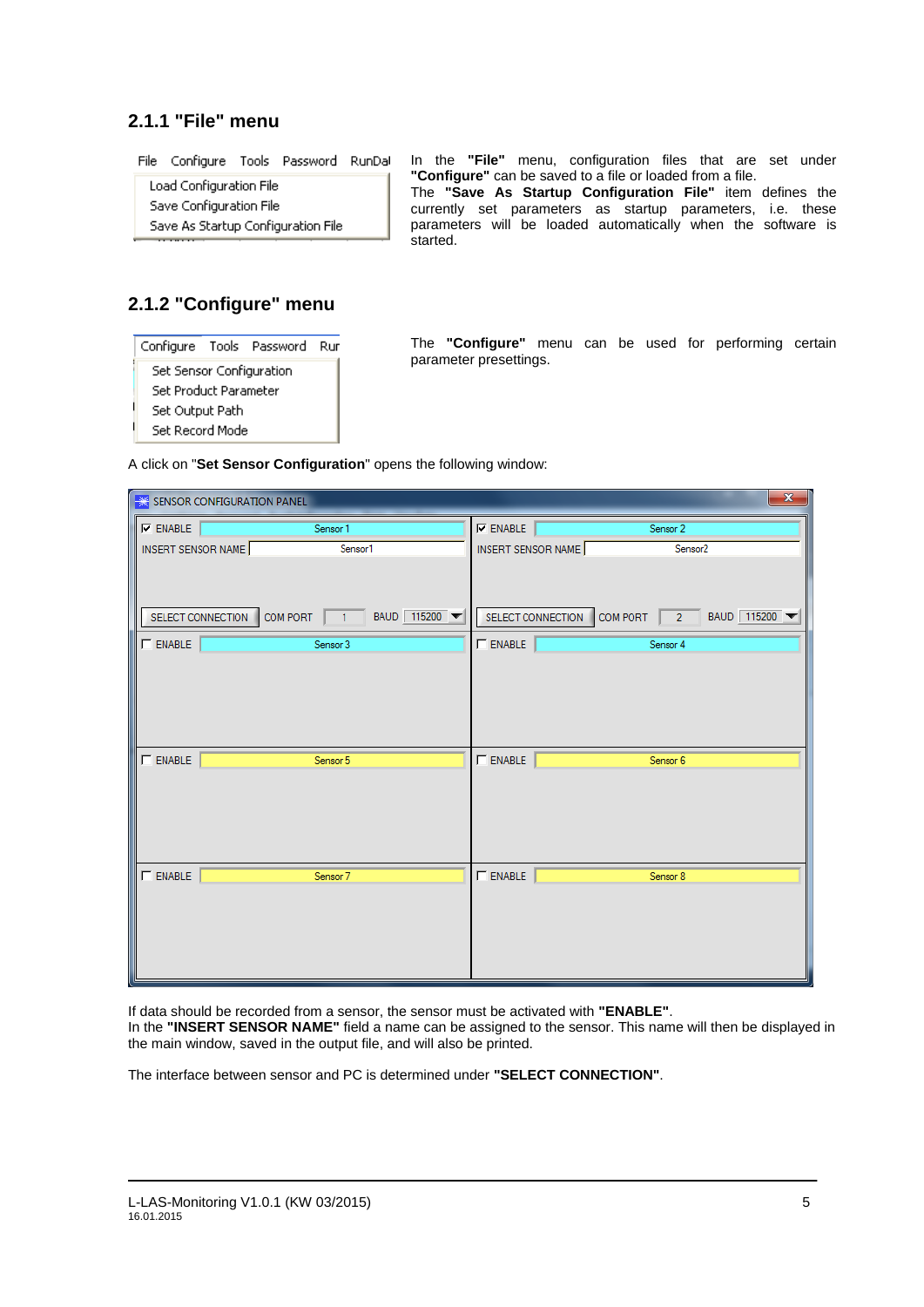A click on **"Set Product Parameter"** opens the following window:

| <b>PRODUCT PARAMETER CONFIGURATION PANEL</b>                                                                           | $\mathbf x$          |  |  |  |  |  |  |  |
|------------------------------------------------------------------------------------------------------------------------|----------------------|--|--|--|--|--|--|--|
| ENABLE AND SELECT PRODUCT PARAMETERS. WHICH ARE FIX AND<br>MUST BE STORED IN THE OUTPUT FILE AND PRINTED AT THE REPORT |                      |  |  |  |  |  |  |  |
| <b>V</b> ENABLE PRODUCT PARAMETER 1                                                                                    | Facility1            |  |  |  |  |  |  |  |
| <b>V</b> ENABLE PRODUCT PARAMETER 2                                                                                    | Machine <sub>1</sub> |  |  |  |  |  |  |  |
| E ENABLE PRODUCT PARAMETER 3                                                                                           |                      |  |  |  |  |  |  |  |
| E ENABLE PRODUCT PARAMETER 4                                                                                           |                      |  |  |  |  |  |  |  |
|                                                                                                                        |                      |  |  |  |  |  |  |  |
| E ENABLE PRODUCT PARAMETER 5                                                                                           |                      |  |  |  |  |  |  |  |
| ENABLE AND SELECT PRODUCT PARAMETERS. WHICH MUST BE ENTERED<br>BY THE MACHINE OPERATOR WHEN THE MEASUREMENT STARTS     |                      |  |  |  |  |  |  |  |
| <b>V</b> ENABLE PRODUCT PARAMETER 6                                                                                    | Order-No. 123        |  |  |  |  |  |  |  |
| <b>V ENABLE PRODUCT PARAMETER 7</b>                                                                                    | Worker               |  |  |  |  |  |  |  |
| E ENABLE PRODUCT PARAMETER 8                                                                                           |                      |  |  |  |  |  |  |  |
| ENABLE PRODUCT PARAMETER 9                                                                                             |                      |  |  |  |  |  |  |  |
| ENABLE PRODUCT PARAMETER 10                                                                                            |                      |  |  |  |  |  |  |  |

There are 5 parameters that can be individually entered. All these data are fixed and are, if they are enabled, saved in the file and printed in the report. Parameters 6 to 10, if they are enabled, must be entered by the operator after pressing **"Start"**. These data also are saved in the file and printed.

**Attention! The characters / \ : . \* ? " < > | must not be used.**



#### Example:

**"ENABLE PRODUCT PARAMETER 6"** is activated and is assigned the input of **"Beispiel\_Rollennummer"** (i.e. example roll number).

When **"RunDataRecording"** and **"Start"** is pressed, a window will appear prompting the operator to enter a roll number.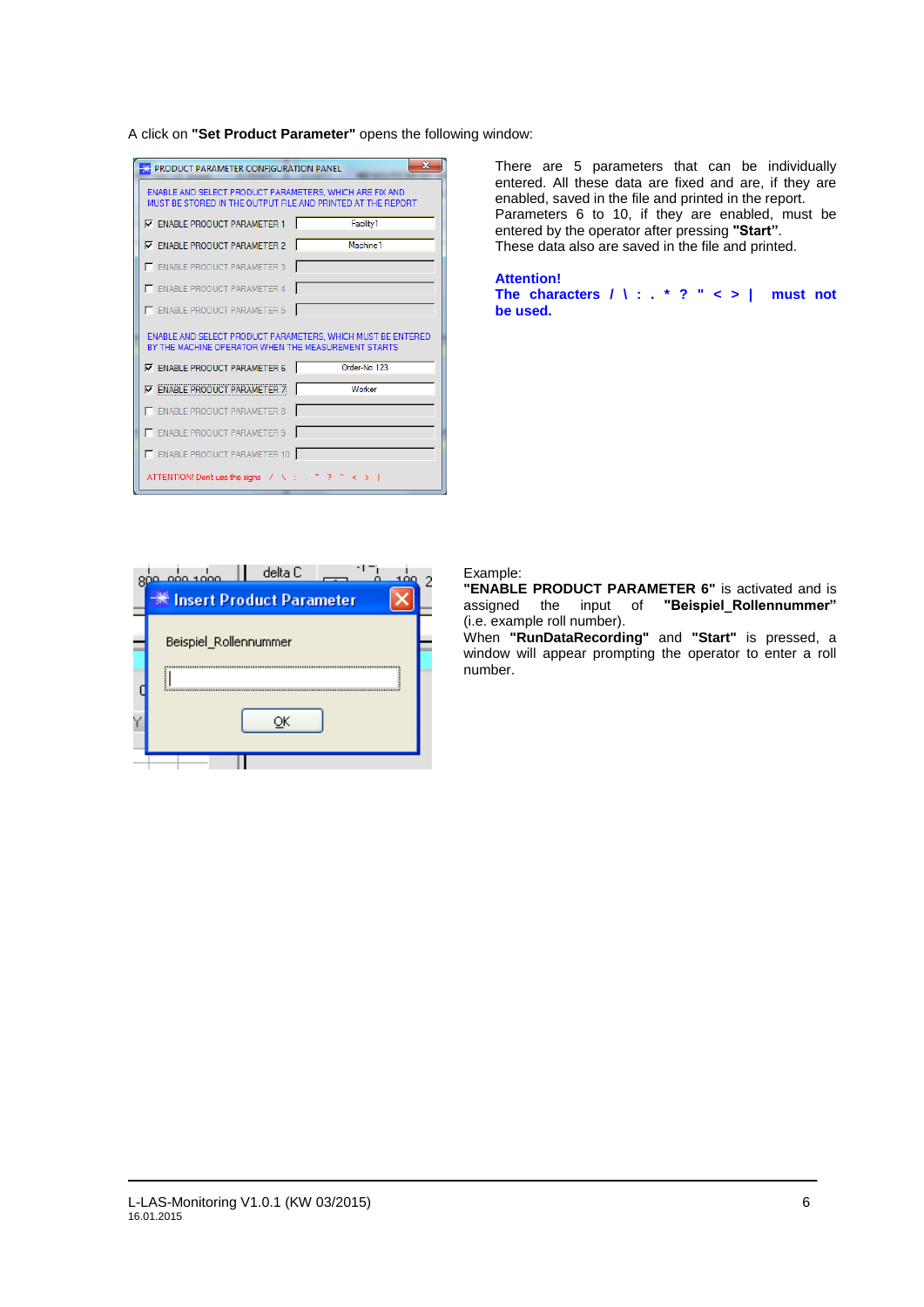A click on **"Set Output Path"** opens the following window:

| <b>SECONTING THE CONFIGURATION PANEL</b>          | $\overline{\mathbf{x}}$ |  |  |  |  |
|---------------------------------------------------|-------------------------|--|--|--|--|
| SELECT HOW TO CREATE THE OUTPUT FILENAME          |                         |  |  |  |  |
| $\nabla$ SAVE DATA TO FILE                        |                         |  |  |  |  |
| Output Directory d:\PROGRAMME\customer            |                         |  |  |  |  |
| SELECT A FILE EXTENSION xxx dat                   |                         |  |  |  |  |
| <b>LE OPERATOR CREATES FILENAME MANUALLY</b>      |                         |  |  |  |  |
| <b>V CREATE FILENAME AUTOMATICALLY</b>            |                         |  |  |  |  |
| <b>V PRODUCT PARAMETER 1</b>                      |                         |  |  |  |  |
| <b>V PRODUCT PARAMETER 2</b>                      |                         |  |  |  |  |
| PRODUCT PARAMETER 3                               |                         |  |  |  |  |
| <b>F</b> PRODUCT PARAMETER 4                      |                         |  |  |  |  |
| PRODUCT PARAMETER 5<br><b>PRODUCT PARAMETER 6</b> |                         |  |  |  |  |
| PRODUCT PARAMETER 7                               |                         |  |  |  |  |
| <b>F</b> PRODUCT PARAMETER 8                      |                         |  |  |  |  |
| PRODUCT PARAMETER 9                               |                         |  |  |  |  |
| PRODUCT PARAMETER 10                              |                         |  |  |  |  |
|                                                   |                         |  |  |  |  |
| SELECT DATA WHICH SHOULD BE SAVED TO FILE         |                         |  |  |  |  |
| $\nabla$ E-I FFT $\nabla$ MICRONS                 |                         |  |  |  |  |
| $\nabla$ E-RIGHT $\nabla$ MM-VAL                  |                         |  |  |  |  |
| $\nabla$ MVAL $\nabla$ INSTATE                    |                         |  |  |  |  |
| $\nabla$ ED CNT                                   |                         |  |  |  |  |
|                                                   |                         |  |  |  |  |

This window is used for defining the output file.

"**SAVE DATA TO FILE"** determines whether the data should be stored to a file, or whether they should be visualized only. If "SAVE DATA TO FILE" is not enabled, all setting possibilities will be faded out.

If **"OPERATOR CREATES FILENAME MANUALLY"** is activated, the software, after the operated presses "**Start"**, prompts the operator to define an output file.

If **"CREATE FILENAME AUTOMATICALLY"** is activated, the software automatically creates the output file.

The output path is determined with **"Output Directory"**. The file name comprises the activated **"PRODUCT PARAMETER"**, the sensor name and the extension defined under **"SELECT A FILE EXTENSION"**.

Under "**SELECT DATA WHICH SHOULD BE SAVED TO FILE"** that data are selected, which should be stored.

#### **INFO!**

If the output file should be opened with Microsoft EXCEL, the regional settings in Windows should first be set to an Anglo-American country (Great Britain, USA, ...). The reason for this is that EXCEL interprets a number with comma as a date information. If the file is saved in Anglo-American mode and the regional settings are then set back to your respective country, EXCEL will recognise a number with comma correctly. If the file is

saved in the Anglo-American mode, and if the regional settings are then set back to the respective country, EXCEL recognises the gloss factor as a floating point number.

The following steps must be performed to change to an Anglo-American language: Start  $\rightarrow$  Settings  $\rightarrow$  Control Panel  $\rightarrow$  Regional and Language Settings An Anglo-American language can then be selected in the "Regional Settings" tab.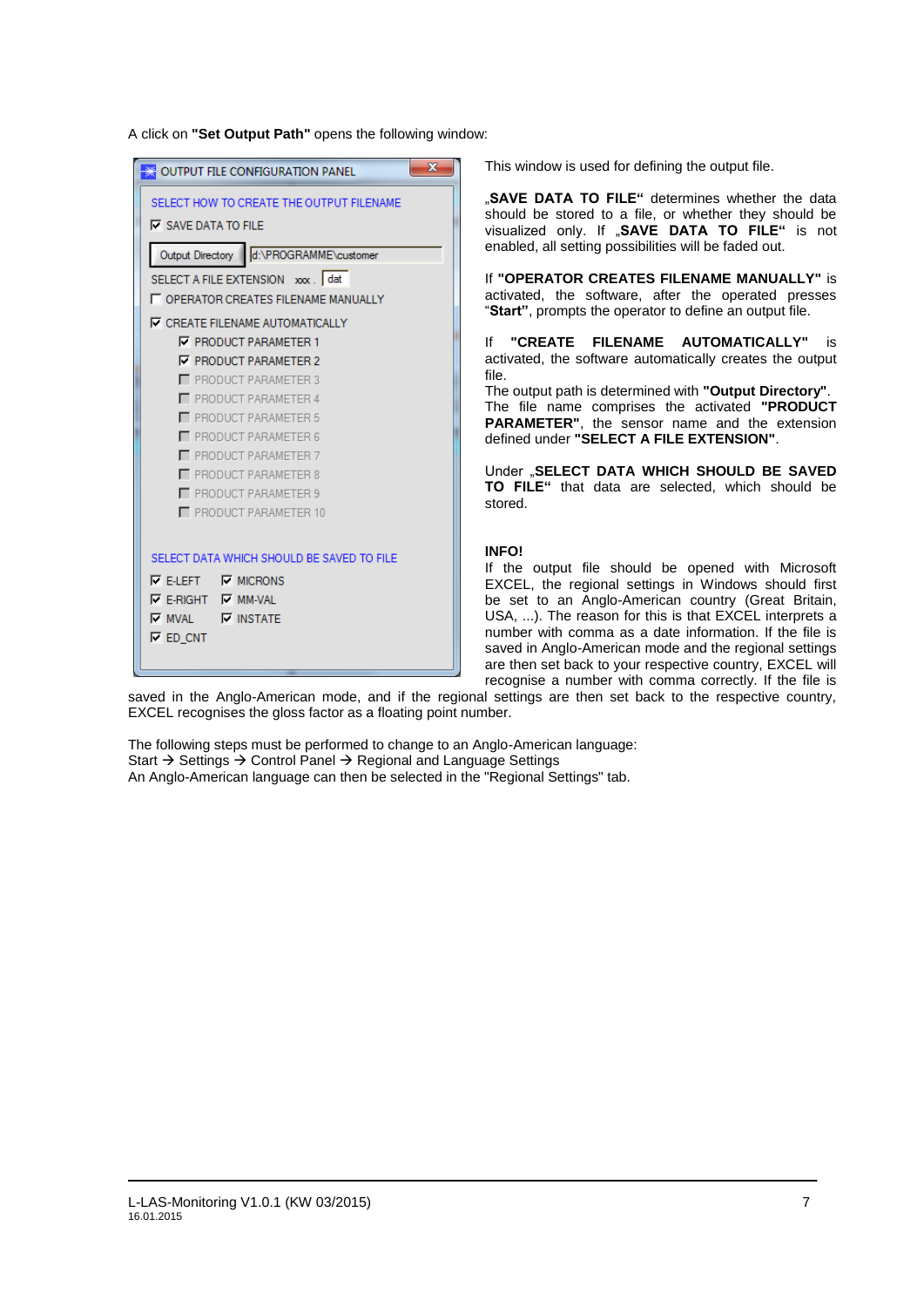A click on **"Select Record Mode"** opens the following window:

| <b>** RECORDER CONFIGURATION PANEL</b>     |  |
|--------------------------------------------|--|
| SELECT THE RECORD MODE                     |  |
| SELECT DATA RECORDING<br>AUTO LIMITED      |  |
| RECORD-TIME INTERVAL IN SECONDS            |  |
| VALUES TO BE RECORDED (MAX 50 000)<br>1000 |  |
|                                            |  |

This window is used for determining the data recording mode.

With **"AUTO LIMITED"**, an adjustable number of data is recorded after an adjustable time interval.

With **"AUTO UNLIMITED"** data are recorded after an adjustable time interval until recording is stopped by pressing "Stop".

With **"AUTO TRIGGERED"** the sensor sends data triggered by a LOW/HIGH edge on IN0. After this event the data are recorded and saved.

#### **Attention!**

**For using the "AUTO TRIGGERED" function the sensor must operate in RS-232-MODE=EXT-IN0-L/H (REC) trigger mode, because data only are sent when the trigger condition = L/H edge on IN0 is detected (cf. instruction manual L-LAS-Scope).**

| Password RunDataRecording<br>Print Vie<br><b>Activate Password Protection</b><br>Deactivate Password Protection<br>Change Password | The "File" and<br>Password prote<br>The default pas<br>(in words: 10 z6<br>The password |
|------------------------------------------------------------------------------------------------------------------------------------|-----------------------------------------------------------------------------------------|
| ☀ CHANGE PASSWORD PANEL                                                                                                            | When passwor<br>"Configuratior<br><b>Password Pro</b>                                   |
| <b>CHANGE PASSWORD</b><br>ENTER PASSWORD<br>NEW PASSWORD<br>CONFIRM PASSWORD<br><b>FT ENABLE PASSWORD PROTECTION</b>               | <b>Attention!</b><br><b>Password pro</b><br><b>Password Pro</b>                         |
| Save Orgniffs                                                                                                                      |                                                                                         |

### **2.1.3 "Password" menu**

"Configure" items can be protected by a password. ection can be enabled and disabled. ssword is: 0000000000 eros). can be individually changed.

rd protection is enabled, the menu items "File" and **"Configuration"** only can be accessed after pressing **"Deactivate**  tection" and entering the correct password.

**Password protection must be activated again with "Activate**  fection".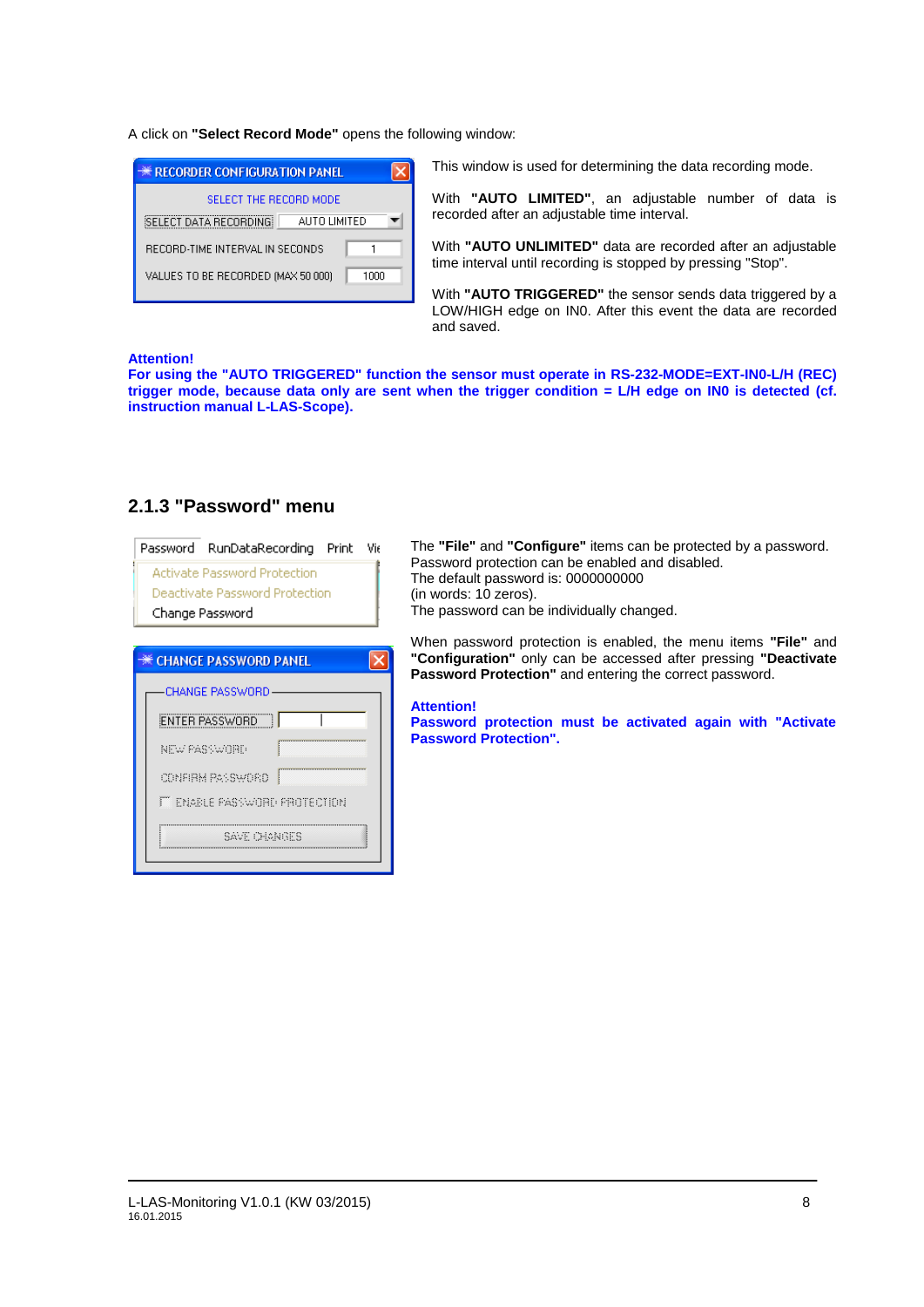## **2.1.4 "RunDataRecording" menu**

| RunDataRecording |
|------------------|
| Start            |
| Pause            |
| Continue         |
| Stop             |

In this menu item data recording can be started with **"Start"** and stopped with **"Stop"**. Data recording furthermore can be paused with **"Pause"** and then continued again with **"Continue"**.

The data are immediately saved in the correspondingly created file and are visualised on the user interface.

When **"Start"** is pressed, the product parameters 6 to 10 that are enabled in **"Set Product Parameters"** must be entered.

If **"OPERATOR CREATES FILENAME MANUALLY"** is activated under **"Set Output Path"**, the operator will be prompted to specify a file.



Data immediately are saved in the corresponding created file, if it is activated, and visualised on the user interface. The total number of recorded values is displayed in the **CNT** field.

Above the graph the **MEASUREMENT-VALU [mm]** is displayed.

The current edge information of the linesensor in pixel **, E-LEFT, E-RIGHT, MVAL and ED\_CNT** (number of edges) are displayed on the left of the graph.

For reasons of memory space only the last 1000 values are shown in the graph. The output file, however, contains all the values.

Pressing Reset sets this graph back to 0.

The **[mm]** tab provide a view of the current measurement value in [mm].

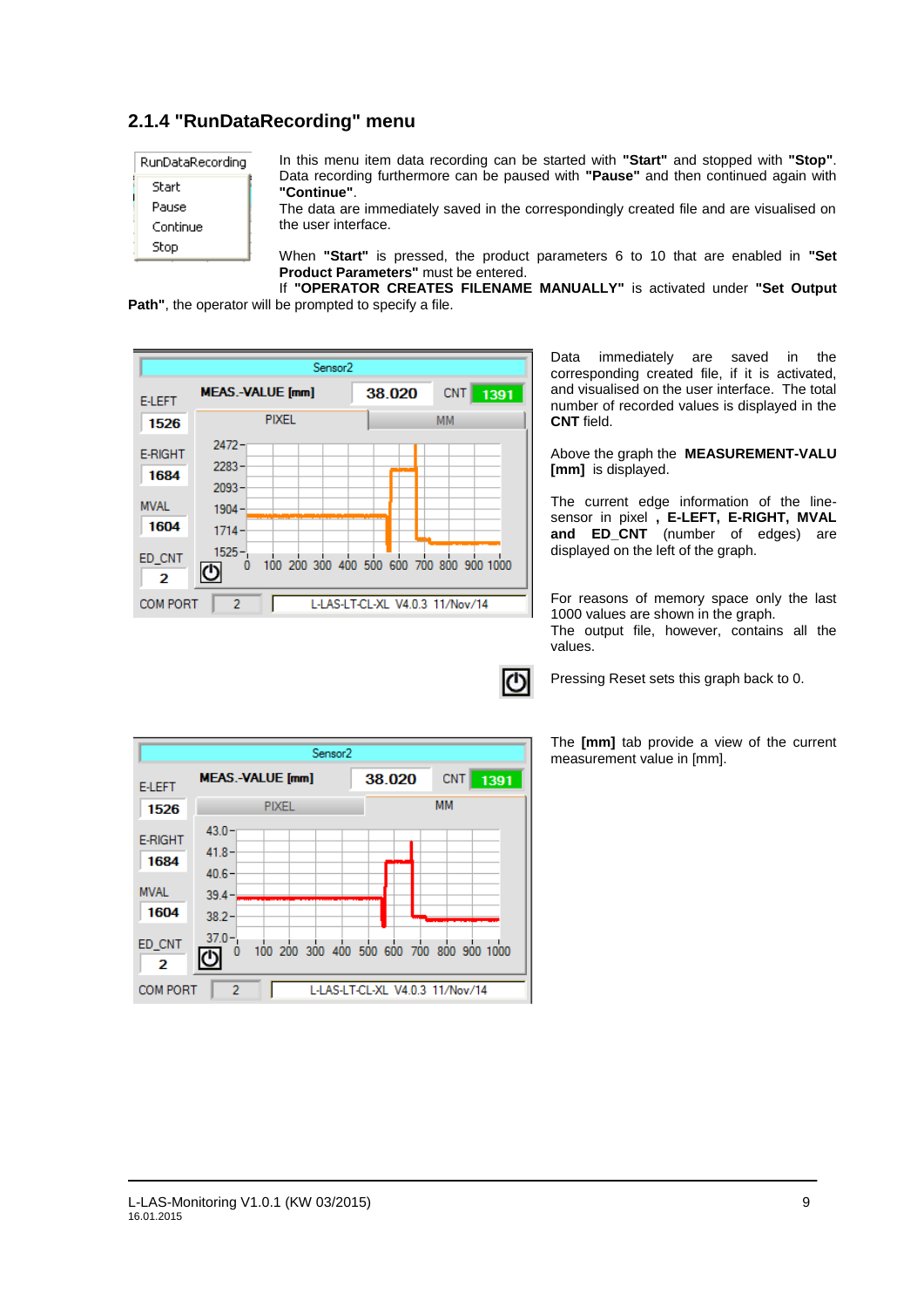## **2.1.5 "Print" menu**

| Print<br>ViewData                                 | A stored configuration file can be selected and printed by pressing                                  |  |  |  |  |
|---------------------------------------------------|------------------------------------------------------------------------------------------------------|--|--|--|--|
| Print Configuration Data<br>Print Monitoring Data | "Print Configuration Data".<br>"Print Monitoring Data" prints the activated product parameters and a |  |  |  |  |
|                                                   | screenshot of the current user interface.                                                            |  |  |  |  |

## **2.1.6 "ViewData" menu**

| ViewData |  |
|----------|--|
| Pagel    |  |
| Page2    |  |
| Page3    |  |

For reasons of space only 4 sensors can be displayed on a screen.

**"Page1"** and **"Page2"** can be used to toggle between the first 4 and the last 4 sensors.

"**Page3**", however, displays the delta C and the C-No. of all 8 connected sensors.

#### **Attention! The display only shows the sensors that are set to enabled.**

| 骤<br>L-LAS-Monitoring V1.0                              | $\overline{\mathbf{x}}$<br>$\Box$ e                |  |  |  |  |
|---------------------------------------------------------|----------------------------------------------------|--|--|--|--|
| File Configure Password RunDataRecording Print ViewData |                                                    |  |  |  |  |
| Sensor1                                                 | Sensor <sub>2</sub>                                |  |  |  |  |
| E-RIGHT<br>E-LEFT<br><b>MEASUREMENT-VALUE [mm]</b>      | E-LEFT<br>E-RIGHT<br><b>MEASUREMENT-VALUE [mm]</b> |  |  |  |  |
| 6743<br>3422<br>6845<br>749.530                         | 1526<br>1604<br>1684<br>38.020                     |  |  |  |  |
| CNT 1391<br>EDGE_CNT<br>2                               | 1391<br>CNT<br>2<br>EDGE_CNT                       |  |  |  |  |
| L-LAS-LT-XXL V4.0.6 25/Nov/14                           | L-LAS-LT-CL-XL V4.0.3 11/Nov/14                    |  |  |  |  |
|                                                         |                                                    |  |  |  |  |
|                                                         |                                                    |  |  |  |  |
|                                                         |                                                    |  |  |  |  |
|                                                         |                                                    |  |  |  |  |
|                                                         |                                                    |  |  |  |  |
|                                                         |                                                    |  |  |  |  |
|                                                         |                                                    |  |  |  |  |
|                                                         |                                                    |  |  |  |  |
|                                                         |                                                    |  |  |  |  |
|                                                         |                                                    |  |  |  |  |
|                                                         |                                                    |  |  |  |  |
|                                                         |                                                    |  |  |  |  |
|                                                         |                                                    |  |  |  |  |
|                                                         |                                                    |  |  |  |  |
|                                                         |                                                    |  |  |  |  |